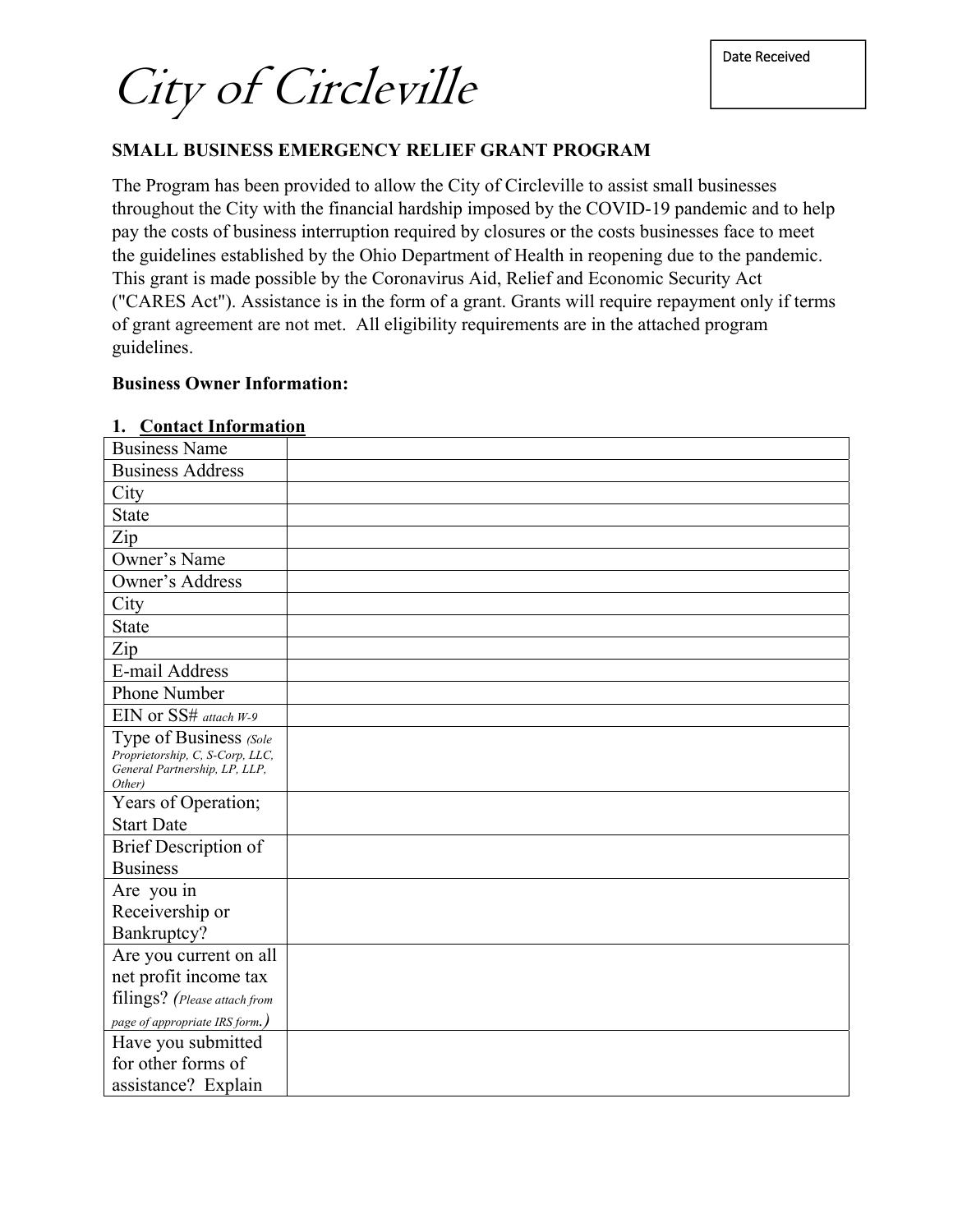City of Circleville

# **2. Employee Information:**

| On March 15, 2020 how many      |  |
|---------------------------------|--|
| people did your business        |  |
| employee (including yourself)?  |  |
| How many of those employees     |  |
| worked 20 or more hours a       |  |
| week?                           |  |
| Did you issue W-2s for the      |  |
| submitted employees?            |  |
| Have you lain off any           |  |
| employees? How many?            |  |
| Did you receive a loan through  |  |
| the Paycheck Protection         |  |
| Program? (attach copy)          |  |
| Are you current on all employee |  |
| payroll tax filings & payments? |  |

# **3. Eligible Expenditures**

*All eligible expenditures must be accompanied by supporting documentation.* 

| <b>Description</b>                 | <b>COVID-19 Support Reason</b>  | Cost |
|------------------------------------|---------------------------------|------|
| Mortgage/Rent                      |                                 |      |
| Utilities (excluding water and     |                                 |      |
| sewer)                             |                                 |      |
| Vehicle/Equipment Leases           |                                 |      |
| Payroll                            |                                 |      |
| Payroll Taxes                      |                                 |      |
| <b>Employee Benefits</b>           |                                 |      |
| <b>Telework Capabilities</b>       |                                 |      |
| Cost of PPE, Sanitation            |                                 |      |
| Supplies, etc.                     |                                 |      |
| <b>Cost of Protective Barriers</b> |                                 |      |
| All Other Expenditures             |                                 |      |
|                                    | <b>Grand Total of Submitted</b> |      |
|                                    | Expenditures                    |      |